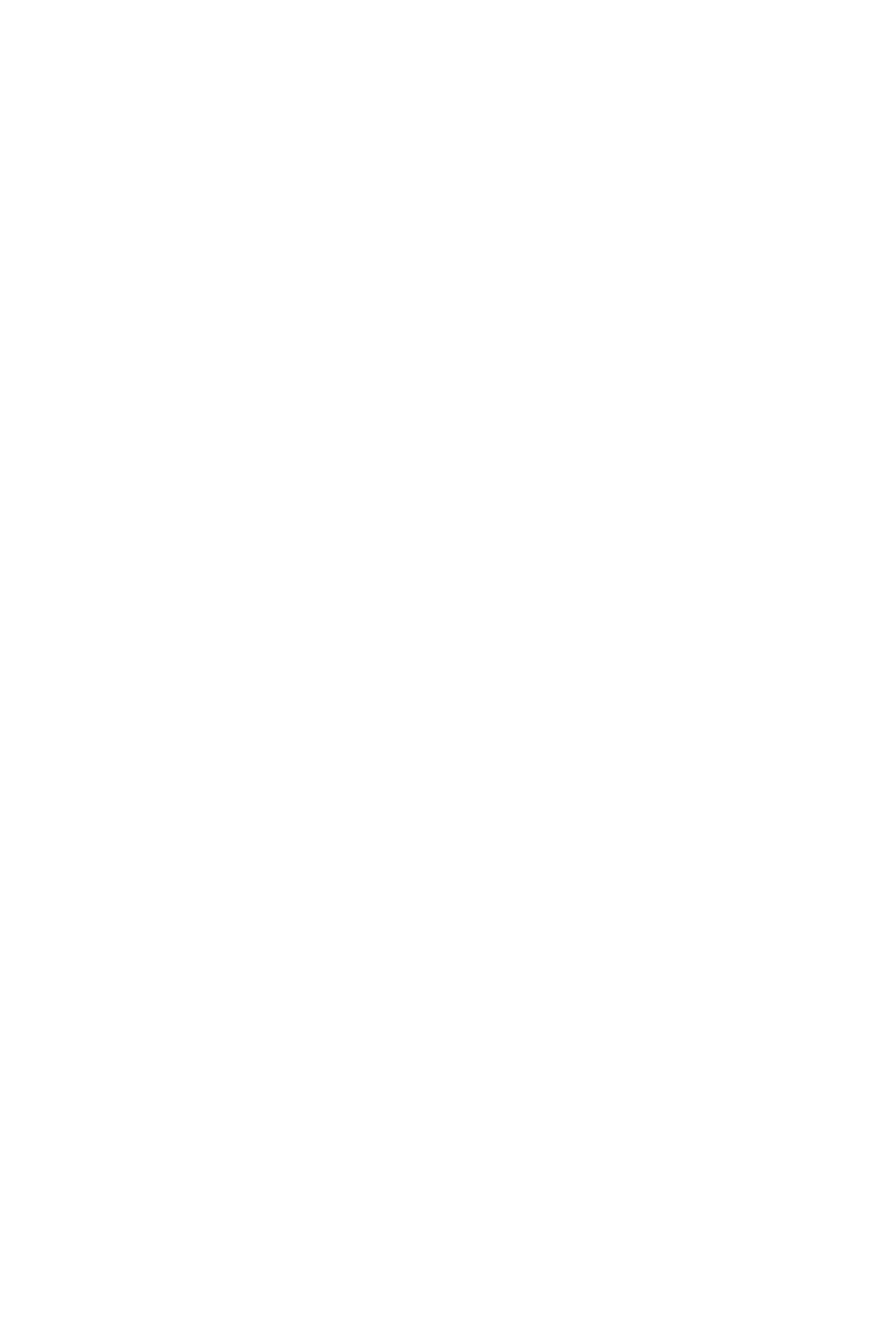# **EDUCATION**<br>
FOUNDATION

**In September of 2021, the IMA Education Foundation embarked on a six-week, ten-stop tour across Illinois. Throughout the tour, the IMA Education Foundation and IMA staff met with educators, business advocacy groups, and local manufacturers to explore regional workforce challenges, strategies, and successes being faced by IMA members. Through these discussions, we connected with over 150 people to identify education and policy solutions to combat the growing workforce crisis.** 

## **TABLE OF CONTENTS**

#### **SUMMARY OF REPORTED FINDINGS**

#### **RECOMMENDED LEGISLATIVE SOLUTIONS**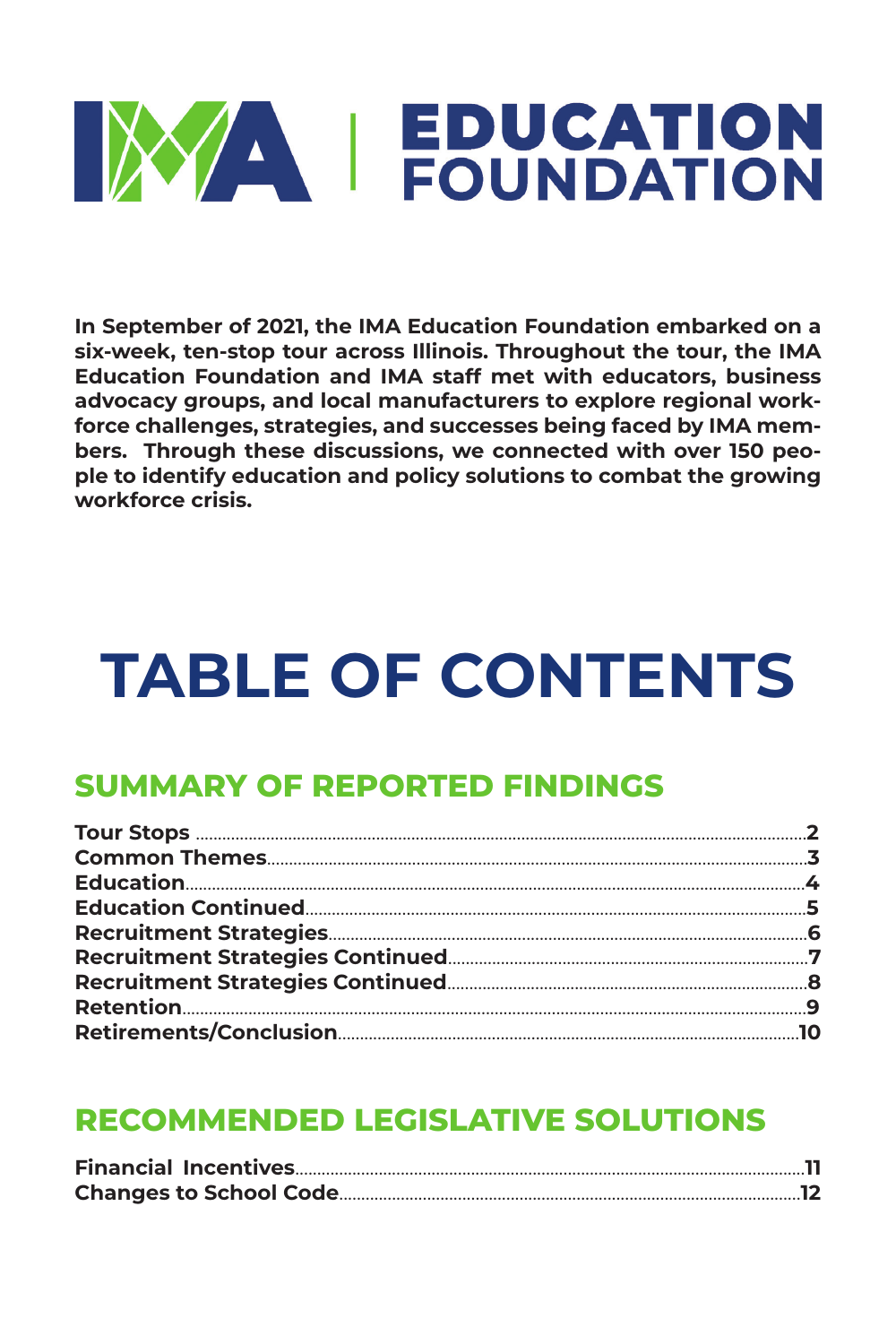# **SUMMARY OF REPORTED FINDINGS**

## **TOUR STOPS**

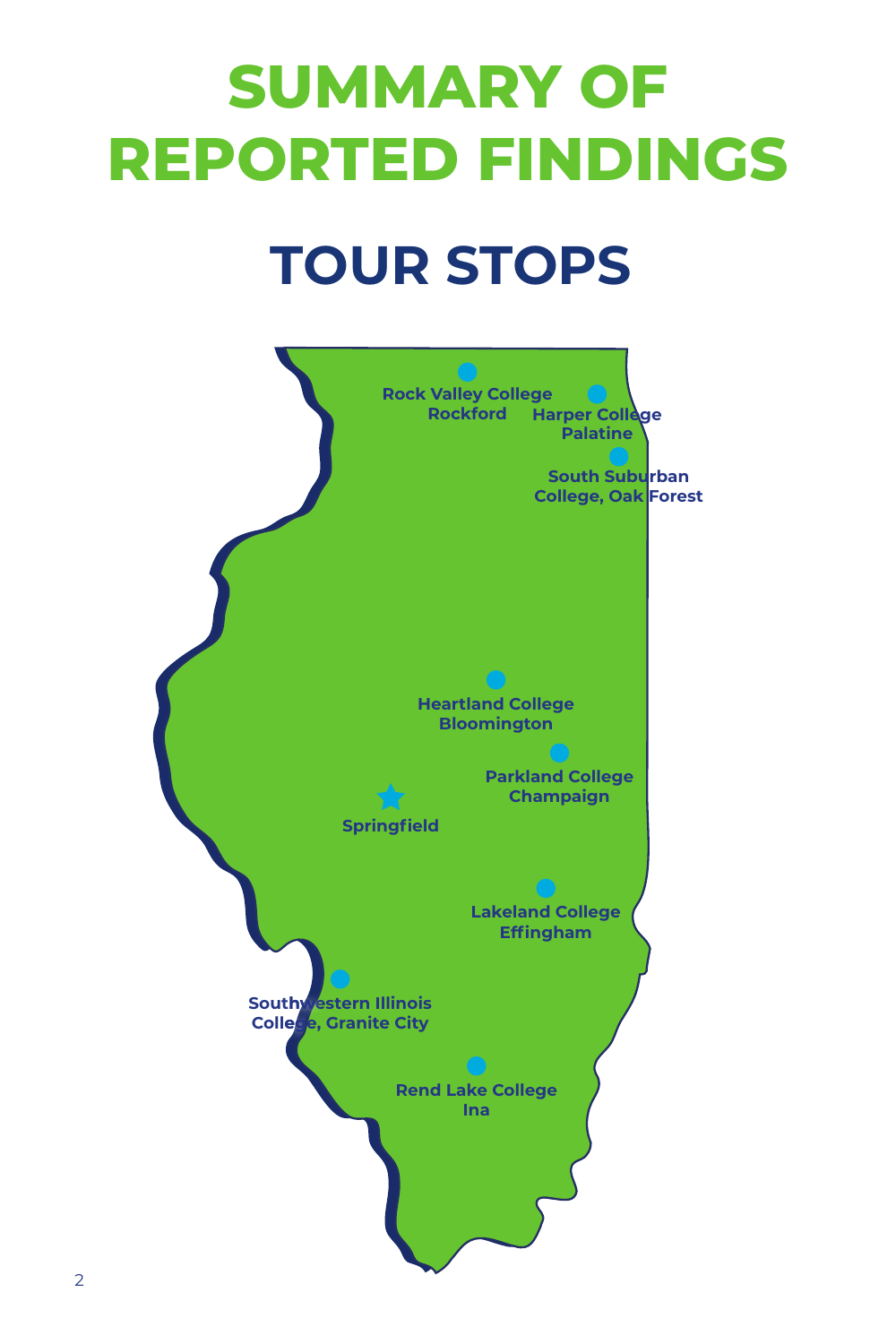## **COMMON THEMES**

*While each region had their own unique challenges and ideas around solutions, several items rose to the top at each meeting. The common themes identified across the State are listed below:*

**(1)** There is a lack of interest in careers in manufacturing across demographics from students to parents to adult learners, etc.

**(2)** Employers face unprecedented challenges in both identifying and recruiting potential employees.

**(3)** Employers also face significant challenges in retention and in planning for retirements. Several regions across the state will be experiencing an above-average percentage of retirements in the coming 5-10 years.

**(4)** There is an overlap and/or silo of services and programs targeted to support and address workforce needs that unfortunately create gaps in services for both employers and employees.

**(5)** The current skills gap goes deeper than the skills needed for the manufacturing industry to transition to Industry 4.0. Today's skills gap leads to significant remediation needs in the subjects of basic math, reading/literacy, and essential/soft skills.

**(6)** There are limitations on our public education institutions at all levels that prevent schools from being able to respond to employer workforce and training needs quickly.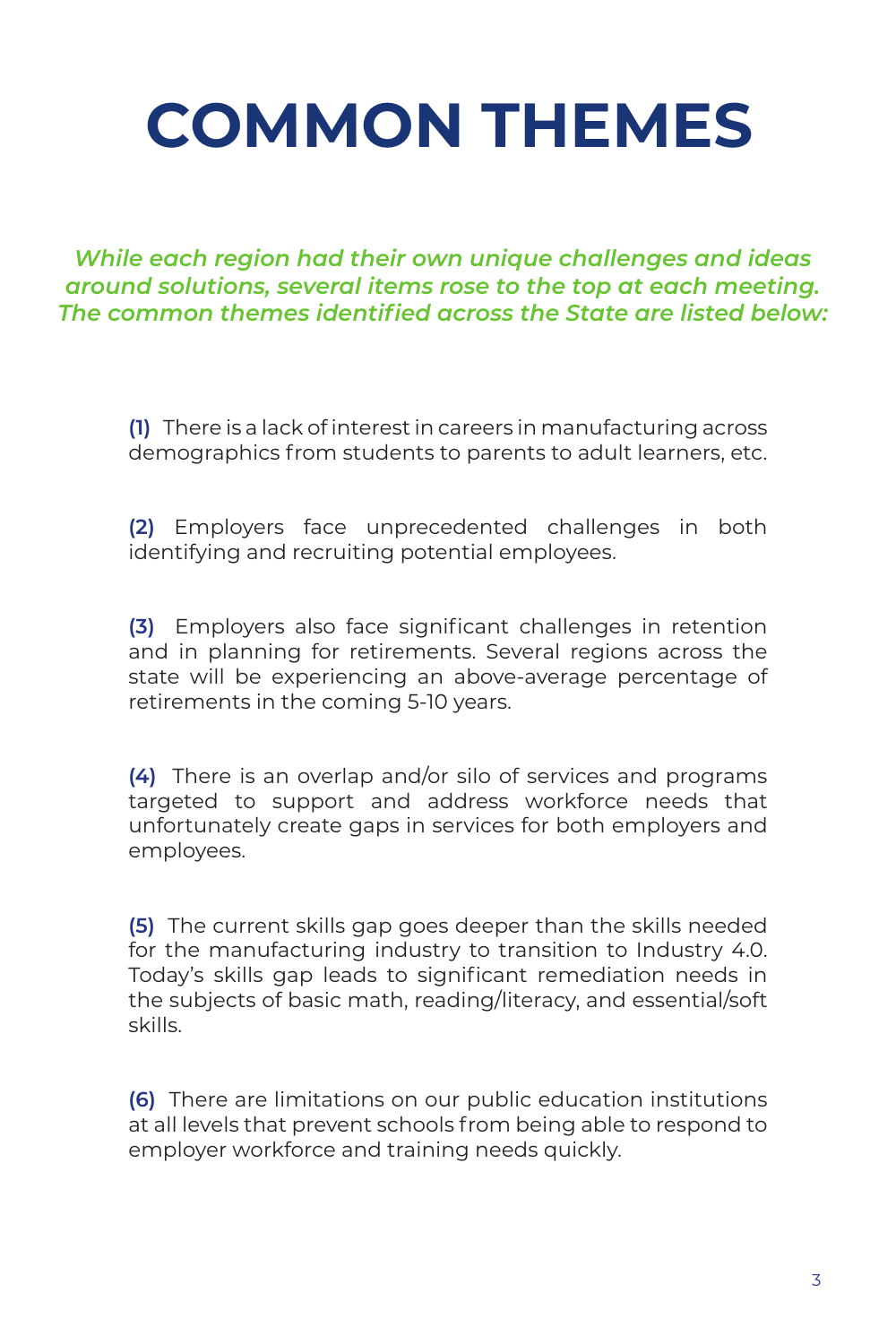### **EDUCATION**

*Manufacturers and workforce development folks are exploring and implementing creative strategies, and, throughout the tour, employers shared some of their own best practices. What came up first was the point that education can play a significant role in solving long-term workforce needs:*

**(1)** It is absolutely necessary to contextualize education at all grade levels in a way that integrates and coordinates efforts around career exploration. Contextualizing education means connecting career pathways and career opportunities at a young age and making what students are currently learning relevant to their future career goals.

*Examples of this include providing students with career exploration opportunities (i.e., field trips) that lead to job shadowing opportunities while using what they are learning in the classroom, even as early as the elementary grades. Those opportunities start by building relationships between employers and local K-12 school districts.*

**(2)** It is possible to remove barriers that have led to the essential skills gap by incorporating additional skills into curriculum and coursework at all grade levels. "Essential skills" or "soft skills" are one of the largest categories of skills that employers say are lacking in today's applicants. Educators have examples of how to incorporate teaching to the essential skills gap within current curriculum or even offering training on these essential skills.

*An example of how this is currently being done successfully within Illinois started with a conversation between an employer and the local school district to examine where specific skills are currently being taught and where essential skills can be incorporated into current courses. Materials already exist that would help structure and support teaching sections on the essential skills to various ages of students.*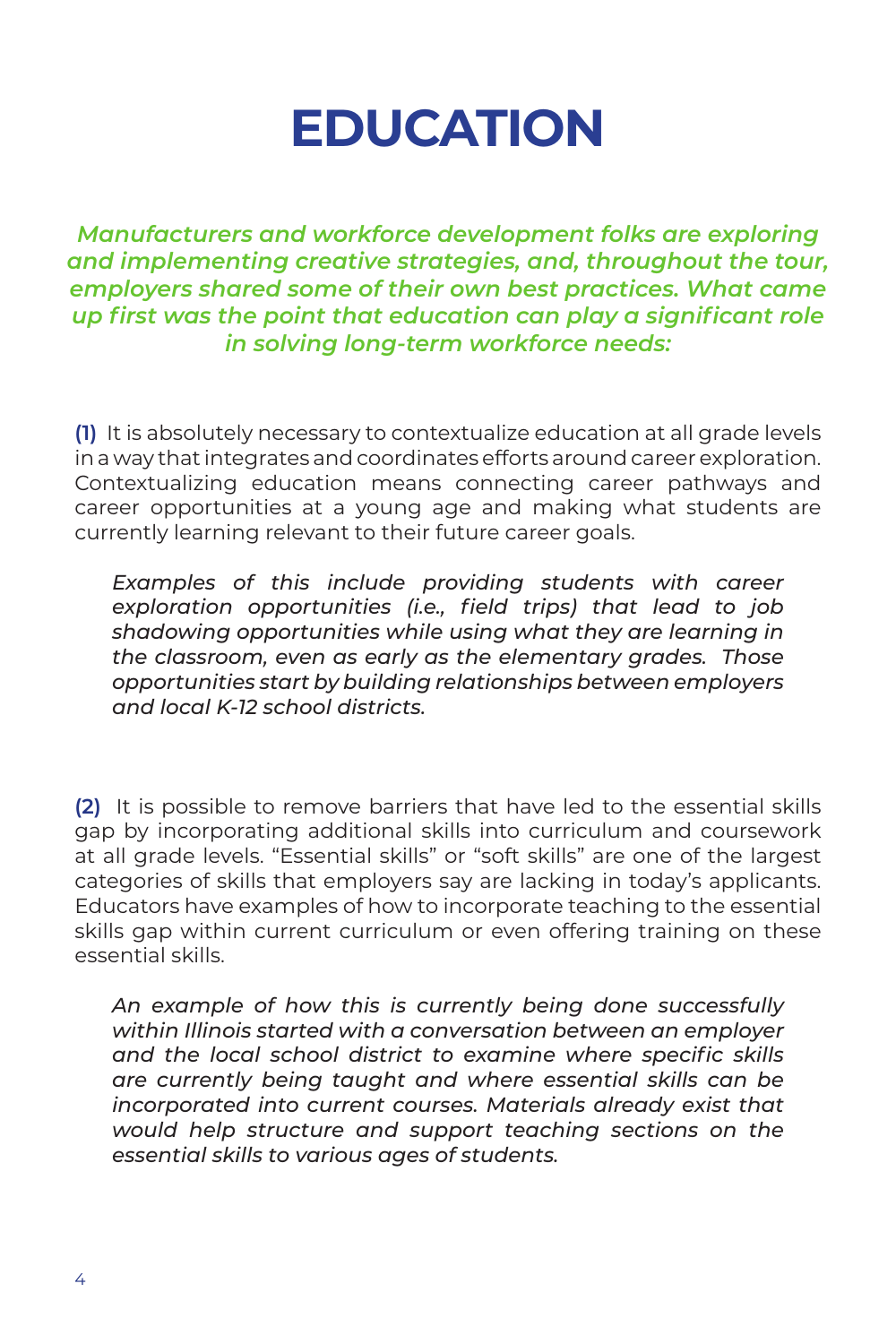## **EDUCATION CONTINUED**

**(3)** It is a recommended best practice that talent pipeline management systems be established in regions across the state to streamline the K-12 education system into a career continuum that leads to work-based learning opportunities in high school. The important component is that this continuum aligns with a student's preferred career pathway. This system must be built around the future workforce needs of local employers. The student's high school experience should directly lead to credit-bearing post-secondary education opportunities either through community college and/or 4-year institutions based on the credentialing, certification, and course/degree requirements neccessary for local employment.

*Examples of this work include streamlining career pathways that allow employers to interact with students throughout their educational careers. Best practices can include employer outreach to local school districts to organize field trips to local manufacturing plants in the early grades. These experiences should evolve into job shadowing opportunities in middle school, and then internships and pre-apprenticeships in high school. Throughout these experiences, the student should continue to take courses to earn credentialing and college credit so that they are ready for job placement or ready to earn additional credentialing post high school.*

**(4)** One of the biggest challenges is educating the school community and education stakeholders about the benefits of careers in manufacturing. Manufacturing floors today are no longer the dark, dirty, or dangerous spaces that past generations experienced. Manufacturing today is clean, diverse, increasingly high tech, and sustainable, and it is important to share this message to educate school counselors, teachers, administrators, and parents in addition to students.

*Examples to address this challenge include employers involving those community and education stakeholders in events that are designed toward students. Connecting with parents, school counselors, staff, and teachers during manufacturing plant tours, at job fairs, and even during job shadowing experiences and internship opportunities will help educate some of the biggest influencers in students' lives about the benefits of careers in today's manufacturing industry.*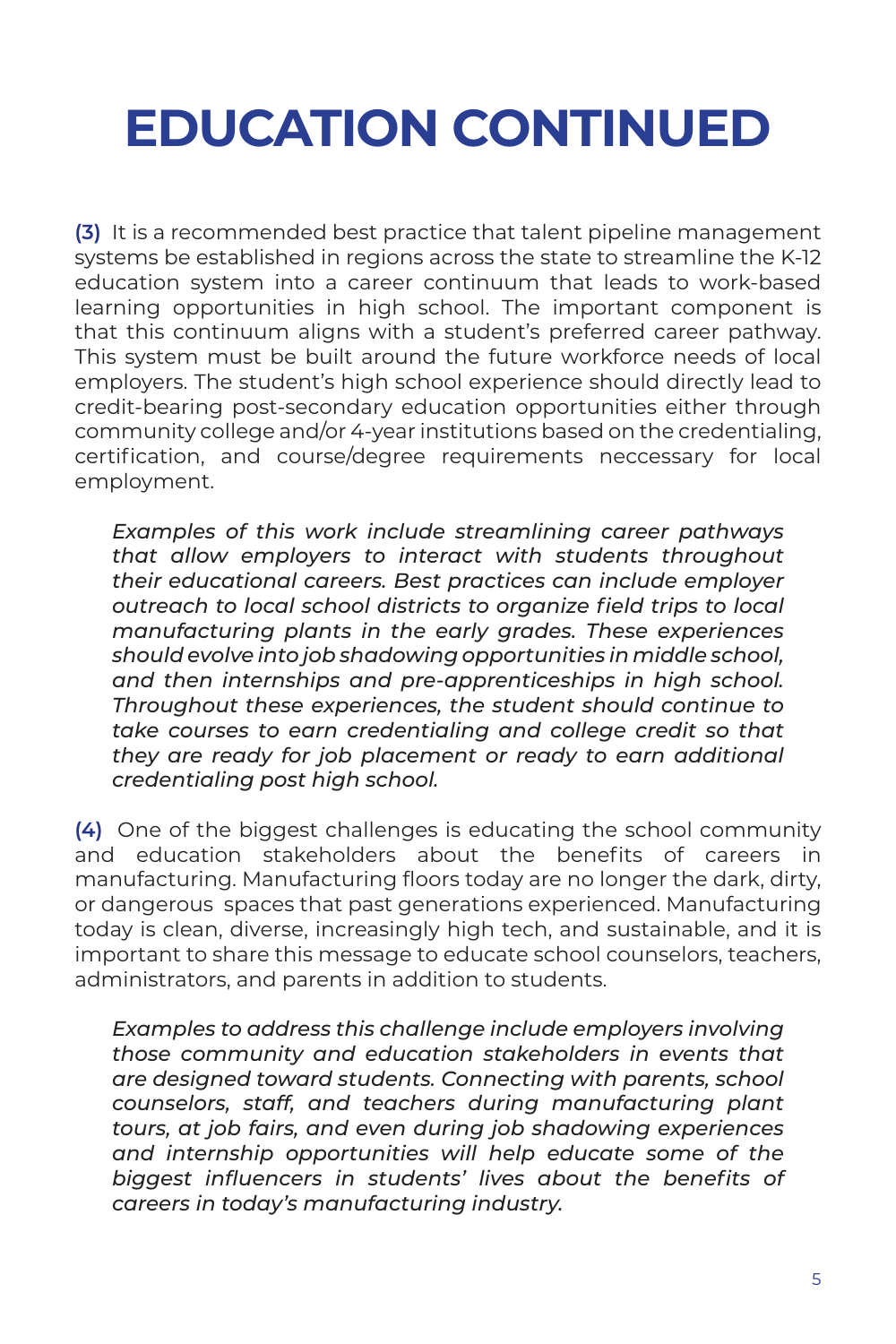### **RECRUITMENT STRATEGIES**

#### *Second, innovative and effective recruitment strategies help to ensure that the applicant pool for open positions is large, has the necessary skills, and will result in long-term commitment to the employer:*

**(1)** Employers can design marketing tools and branding efforts that focus on the impact of the company's mission/product in a way that speaks to the newest generation of workers (i.e., Gen Z). It is being anecdotally reported that the younger generations have different priorities when considering potential career paths and often are found placing significant weight on the impact that a company is making in the world. Designing marketing efforts that highlight the impact of a company's product through its mission and branding will appeal to those generations, who will then likely become passionate and committed employees.

*Examples of this strategy were discussed throughout the tour and included brainstorming efforts around pivoting the way a company described its product into an impactful mission statement. A medical device manufacturer, for example, can instead be described as a company that helps people to walk*  again or get their life back as it incorporates the IMPACT of the *product.*

**(2)** Several employers throughout the tour shared that they have reexamined the job descriptions and requirements for vacant positions to determine if the skills listed accurately reflect the necessary skills of the position itself. Employers shared that past practice was to "default" job postings to require college degrees along with a preference for 2-5 years of experience. Upon further examination, employers uncovered that those requirements were not necessary for many entry-level positions and ultimately had an unintended impact that often discouraged many individuals from applying, specifically individuals from underrepresented groups.

*Examples of success on this strategy came from IMA members across the tour where employers removed the 4-year degree and experience requirement from entry-level positions and saw an uptick in applications, particularly from underrepresented groups.*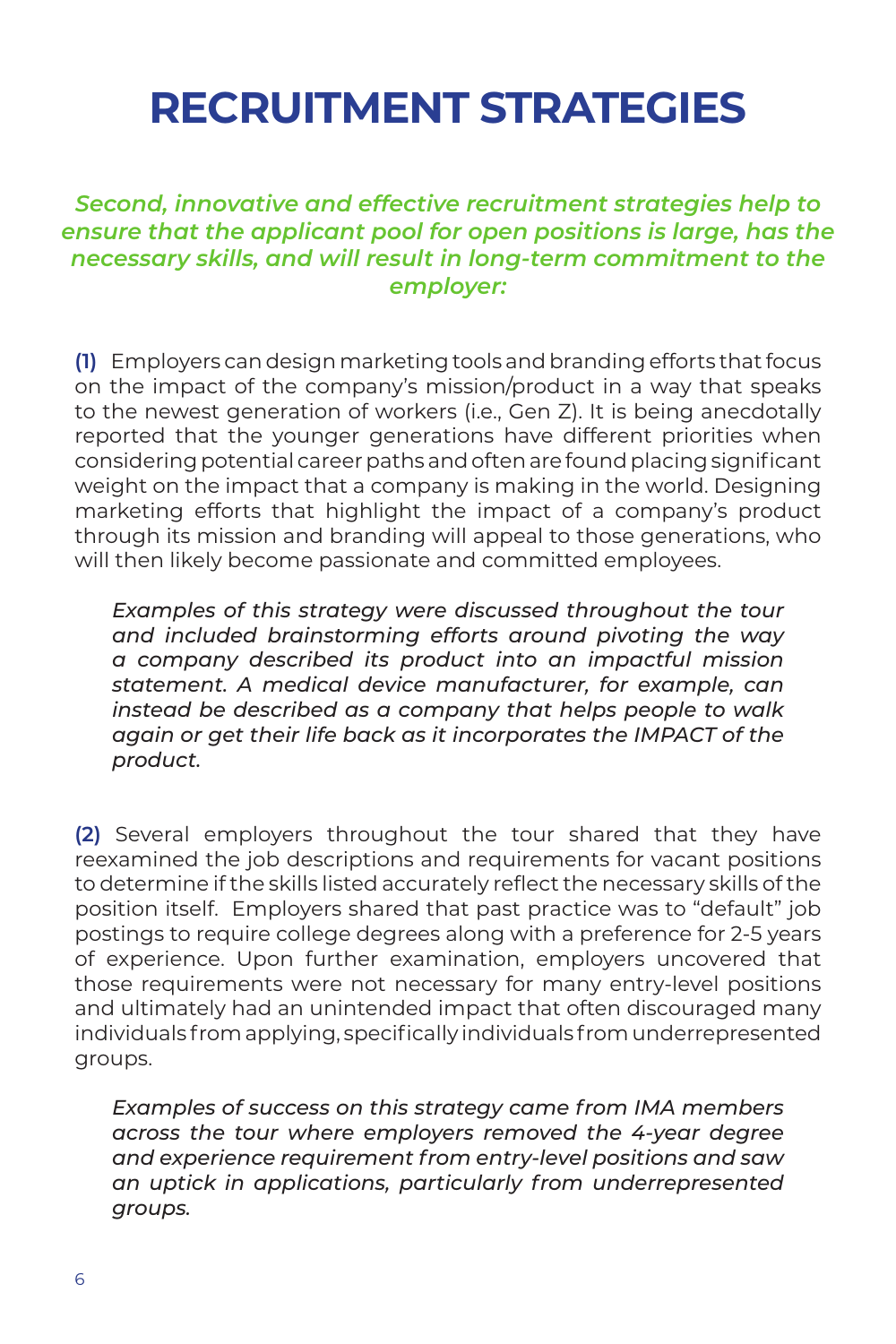### **RECRUITMENT STRATEGIES CONT.**

**(3)** Other perceived barriers exist in hiring non-traditional employees including adult learners (career changers), individuals with disabilities, veterans, and second chance citizens (individuals who were previously incarcerated). Often there are local community organizations that are designed to support these individuals and serve as a great place for employers to tap into for recruitment efforts. Community organizations often also have career centers or individuals helping their members find jobs and are therefore always looking for employers to connect with.

*Examples and types of community-based organizations that support non-traditional employees include local churches, veteran support groups, group homes, and other types of support groups. These groups and organizations often receive state and federal funding to support additional wrap-around services that would help the individual be a successful employee. It is important to connect with those organizations to identify the individual that meets your workforce needs.* 

**(4)** Many employers are exploring implementing changes to hiring policies that may be discouraging potential applicants from applying. The policies that were most discussed throughout the tour as the top priorities to be considered included shortening the interview processes, changes to the onboarding processes, policy changes regarding drug testing, and changes to the benefits offered like offering low-cost benefits such as flexible scheduling and parental leave.

*Examples of hiring process policy changes that are being implemented by Illinois employers include shortening and focusing the interview timeline so that a job offer can be extended as quickly as possible and integrating whatever was removed from the interview process into the onboarding process. Items that are removed from the interview process can be incorporated in an intensive one-day onboarding training that also allows the individual to begin working as soon as possible.* 

*Examples of changes to drug testing policies were shared throughout the tour where employers made changes to these policies for specific job types, but not all jobs, depending on risk and safety factors. The tour discussed examples of IMA members removing drug testing policies to an "incident-based" model with marijuana similar to how alcohol is treated in the workplace.*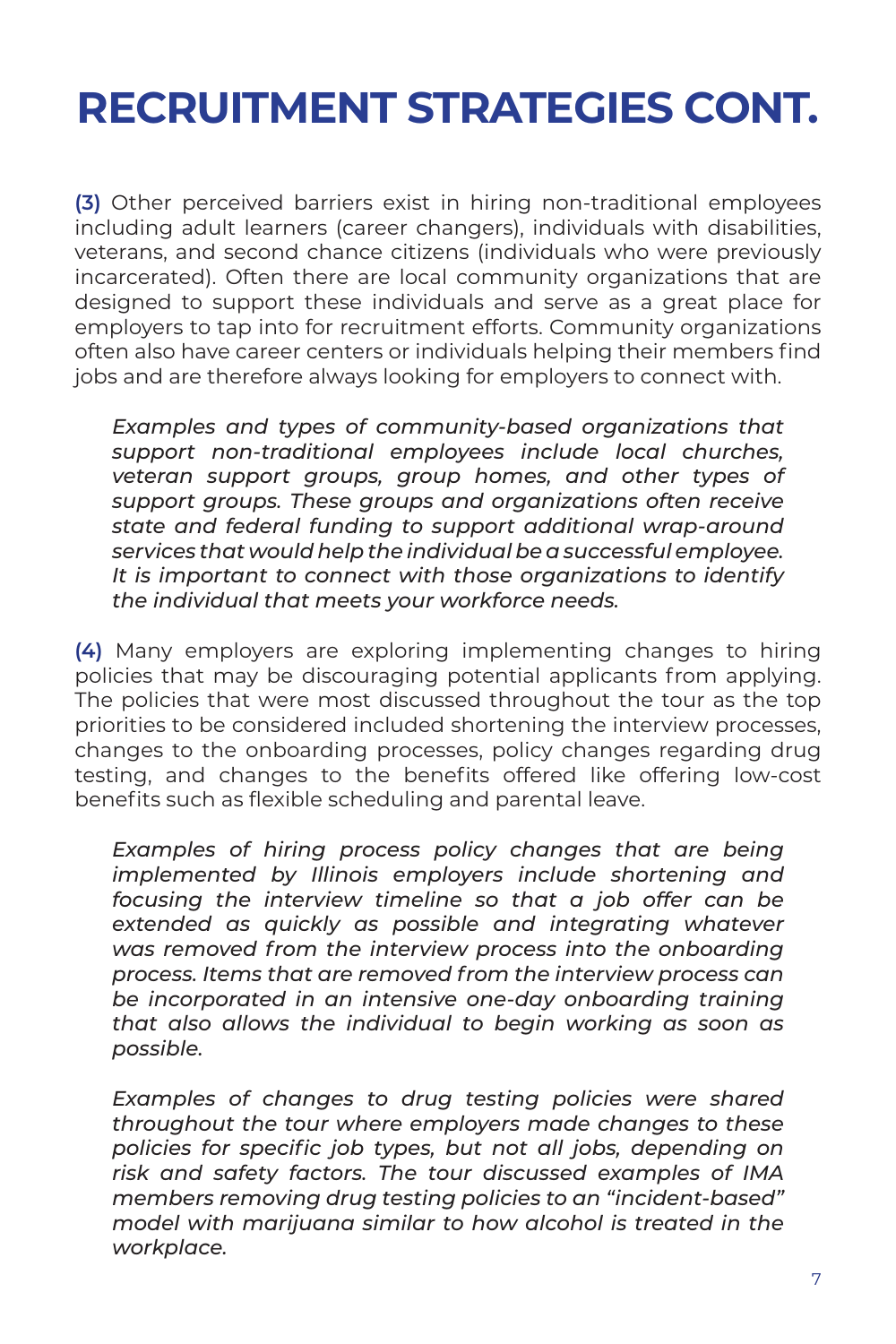### **RECRUITMENT STRATEGIES CONT.**

*Examples of low-cost changes to benefits that applicants are looking to offer are listed below:*

*• Provide for parental leave. Most instances have shown that the parent is going to take time off regardless of a policy allowing them to do so.*

*• Front loading vacation time.*

*• Allowing for flexible scheduling when possible. While difficult to implement flexible scheduling on manufacturing floors, examples included making flexible scheduling available to then analyze at what time of day will the highest number of employees will be present and making changes to ensure that that period of time is also correlated with the highest production of the day.*

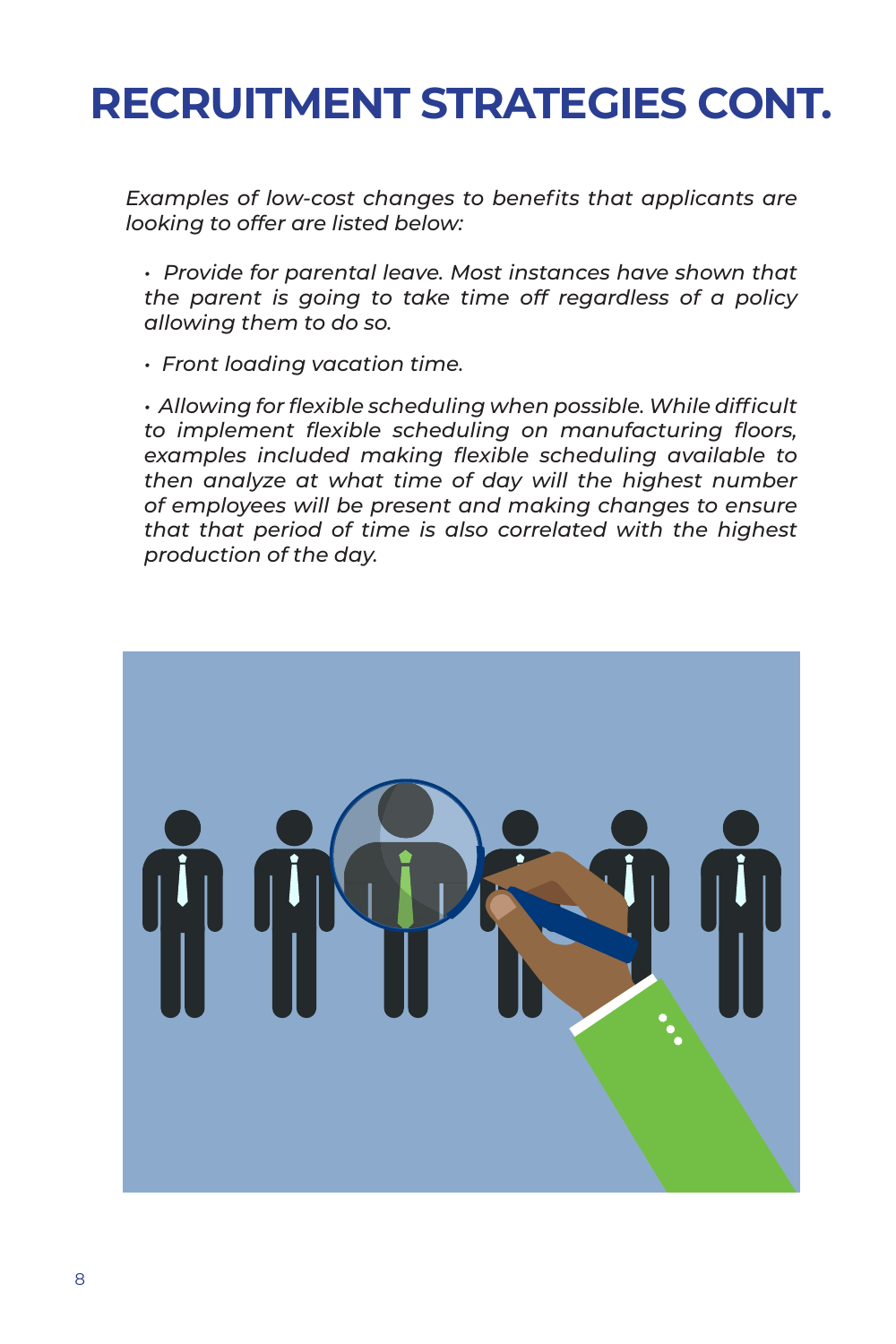#### **RETENTION**

*Third, retention remains an issue as COVID has led to a period of "The Great Resignation" but what are employers in Illinois doing to retain employees? A positive company culture that incorporates the viewpoints of both management and employees can be built using a couple of tools that have been shown to be beneficial:*

**(1)** Employers are using "stay interviews" in place of "exit interviews" as a way to check in with current employees to discuss what motivates them to come to work. Positive feedback like inclusive work culture, wellpaying jobs, access to management, etc. can inform employers of the benefits that lead to a positive workplace culture and that feedback can be used to recruit new employees. Negative feedback of what someone would like to be changed is helpful because making those changes may also help improve retention rates.

*Examples of tools that currently exist to help employers to utilize the concept of "stay interviews" focus on the positive aspects of the workplace environment but also provide an opportunity for honest employee feedback on where things can be improved. This concept provides first-hand knowledge of changes employers ought to consider when making policy and management decisions that could potentially keep an employee from leaving the company which therefore helps improve retention rates.*

**(2)** It is important that opportunities for advancement within the company are clearly and regularly communicated to all levels of employees. It became apparent throughout the tour that oftentimes employees are leaving for better-paying jobs or better titles. Many employers use mentorship models that utilize mentors to identify and encourage employees with "potential" to continue to pursue additional opportunities within the company. Oftentimes this can also lead to a handful of employees falling through the cracks and leaving before such opportunities are made clear. It is therefore important to ensure those opportunities are made clear to ALL employees.

*Examples of successful mentorship models exist and often involve establishing team leaders that are then used to identify and recruit employees that have the potential for success within the company. There are also easy methods like job boards and other employee communication methods to effectively communicate that career advancement opportunities are available along with the supports/benefits that the company offers to assist employees in pursuing those advancement opportunities like tuition reimbursement or training for upskilling of current employees.*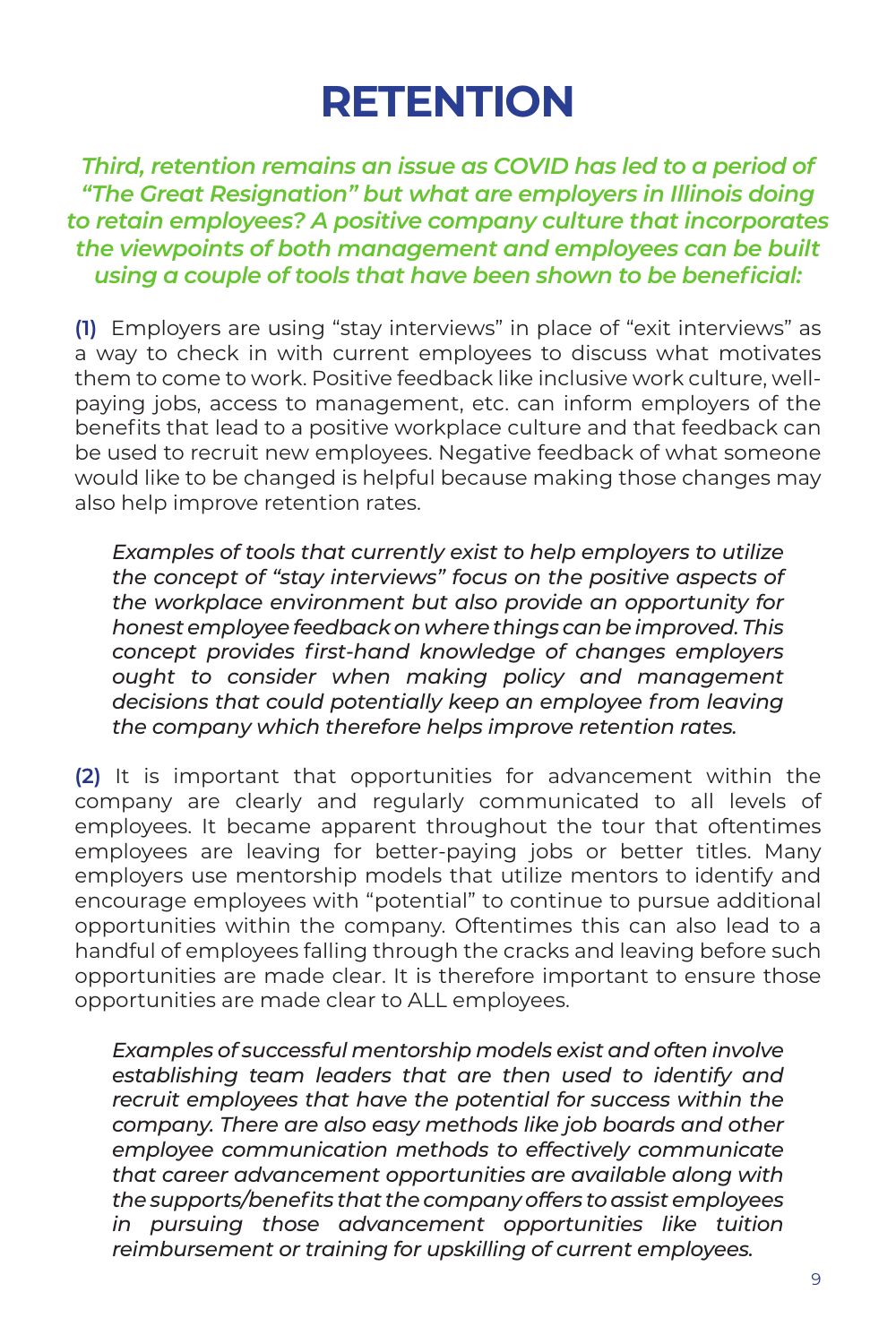#### **RETIREMENTS**

*Lastly, retirements continue to challenge employers that are already struggling to find new workers. More individuals are expected to retire in the coming years and the baby boomers will have completely exited the workforce. One solution stood out as an effective way to plan for upcoming retirements:* 

**(1)** The apprenticeship model is an effective retirement planning tool for employers that helps to preserve the institutional knowledge that would otherwise be lost when an employee retires.

*Examples of successful apprenticeship models can be found with the German American Chamber of Commerce's ICATT Apprenticeship program. The ICATT program offers off-theshelf apprenticeship models that align with local community colleges to develop a program that meets the employer's needs and prevents what would otherwise be a loss of institutional knowledge when the employee retires.* 



### **CONCLUSION**

**The discussion of creative strategies to help employers solve their current workforce barriers throughout the tour also identified themes around solutions that would assist both businesses and educators in ensuring a highly skilled workforce of tomorrow. The themes identified fell into two categories of legislative solutions: state-funded financial incentives and changes in public education policy. The IMA and the IMA Education Foundation are committed to pursuing solutions to the barriers that are impacting employers' ability to hire employees with the skills necessary to be successful.**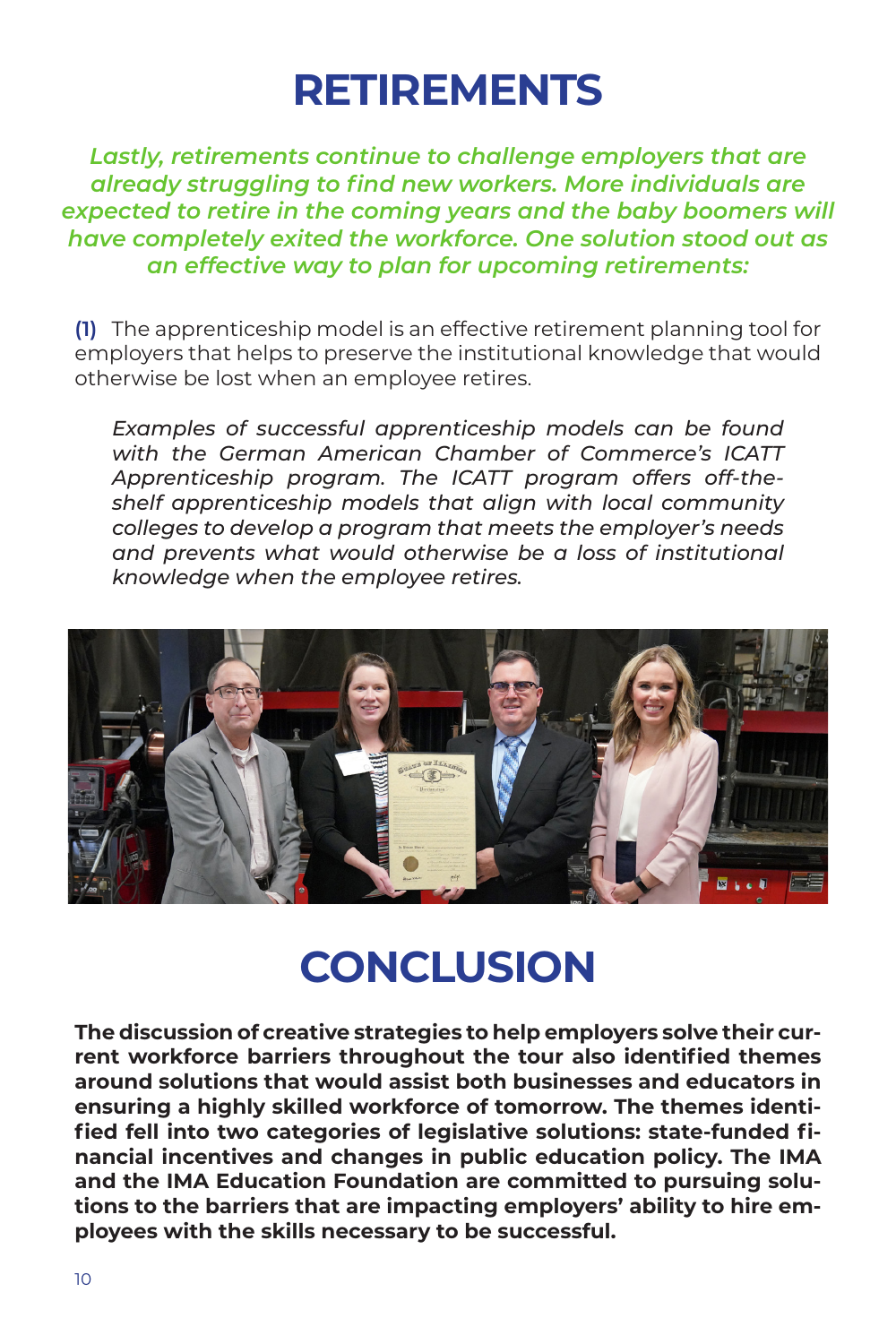# **EDUCATION**

## **RECOMMENDED LEGISLATIVE SOLUTIONS**

*The IMA Education Foundation strongly encourages that the primary focus of any changes to education and workforce policy must center around a systemic approach to improving both the current and the future workforce that involves all levels of education with intentional outreach and input from employers across Illinois.*

#### **(1) The State must provide for financial incentives to support the long-term stability of Illinois' manufacturing workforce.**

• The IMA must work to advocate and provide support for the Governor to develop and implement a campaign with the IMA to "increase the number of people entering high-demand manufacturing occupations," as cited in the Governor's 5-Year Economic Plan released in October of 2019.

• The State of Illinois must find ways to provide student loan forgiveness for students that stay in or return to their communities post high school graduation and work in the manufacturing sector.

• There should be opportunities for flexible grant funding to support regions that are already utilizing effective workforce tools through well-established regional networks that include educational institutions, employers, and local economic development organizations.

• The State must continue to prioritize and release funds for the Employer Training Investment Program (ETIP).

• The State of Illinois must fund additional advanced manufacturing academy grant opportunities in addition to the two sites funded in 2021.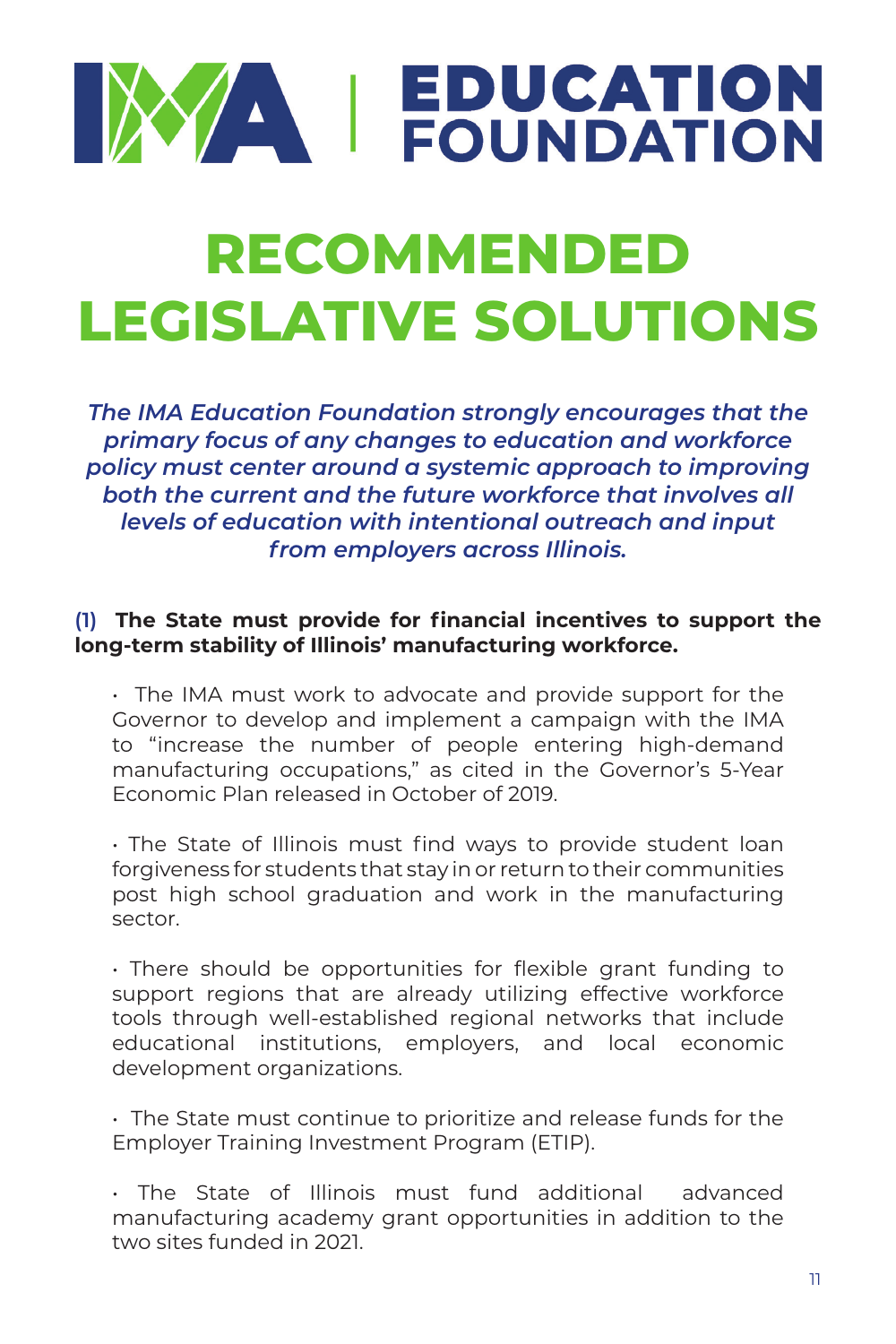#### **RECOMMENDED LEGISLATIVE SOLUTIONS CONTINUED**

**(2)** The education system in Illinois often struggles to meet the needs **of the ever-changing workforce while also wading through hundreds of burdensome mandates on schools. The State has the ability to provide for flexibility that will allow public education to meet those needs for a variety of professions through changes to the state policy:**

• The State must establish a state-wide career development experience continuum that incorporates career exploration in the early grades and evolves into work-based learning opportunities in middle school and high school. The continuum must include working with a local community college and providing opportunities for students to graduate from high school with either an industry recognized credential/certificate or an associate degree in the student's preferred field of study.

• The legislature must provide for flexibility within the high school graduation requirements for students who elect into approved programs of study through career pathway models including the "Model Program of Study for Manufacturing and Engineering."

• The legislature must provide for flexibility within the school day that would allow students to participate in various work-based learning experiences like job shadowing, internships, and preapprenticeship opportunities.

• The State of Illinois must prioritize the expansion of the competency-based pilot programs that select school districts across the State are currently utilizing so that it can be modeled in other high school programs. The competency-based pilot programs allow students to demonstrate knowledge and skill of required courses and serve as a tool that can be used to demonstrate a student's level of skill and knowledge to employers that is often not captured through current standardized assessments.



**DONATE TO THE IMA EDUCATION FOUNDATION**